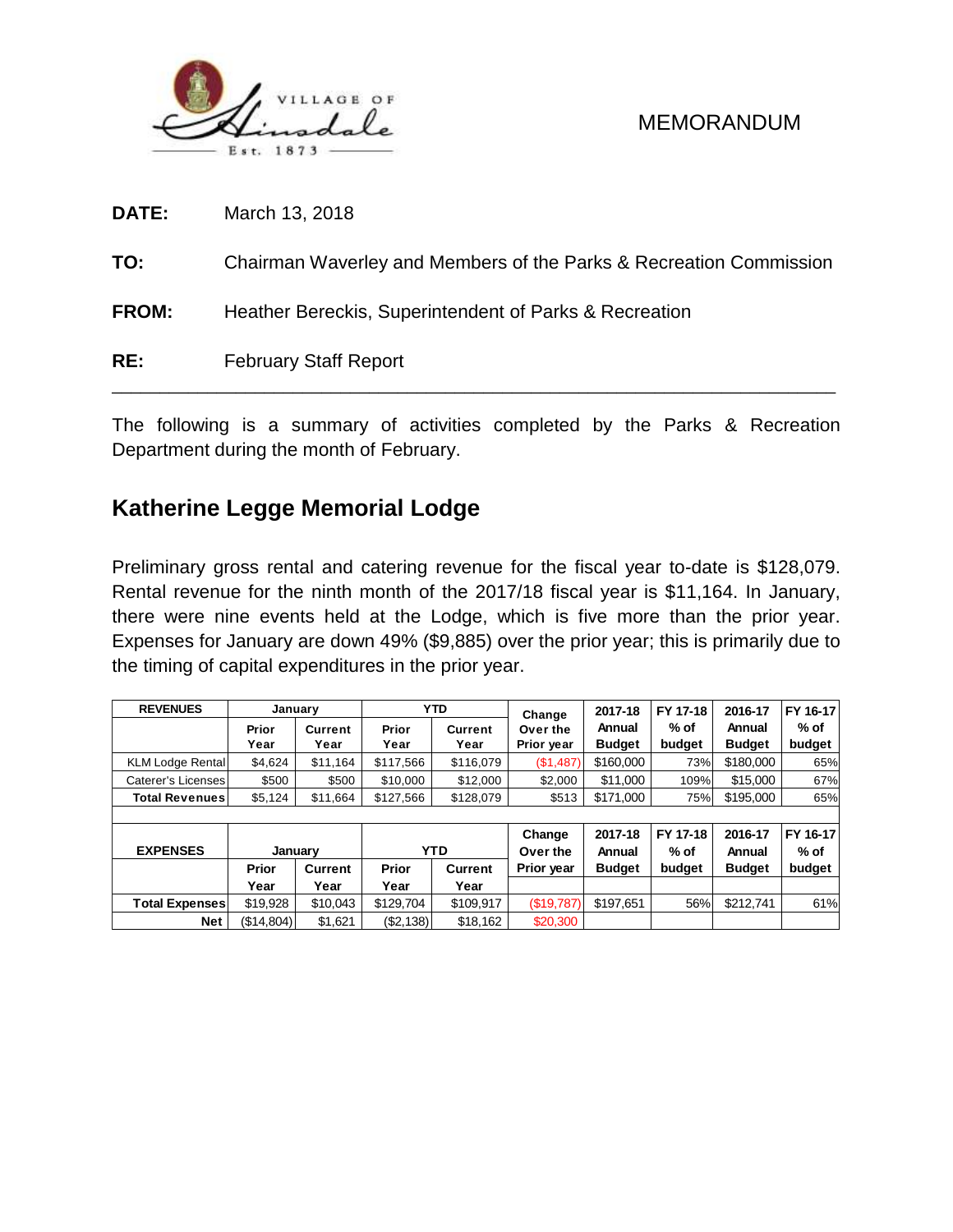

| <b>KLM Gross Monthly Revenues</b> |    |                       |    |           |     |            |                                                |         |    |           |              |               |
|-----------------------------------|----|-----------------------|----|-----------|-----|------------|------------------------------------------------|---------|----|-----------|--------------|---------------|
| Month                             |    | 2011/12 FY 2012/13 FY |    |           |     | 2013/14 FY | 2014/15 FY<br>2015/16 FY 2016/17 FY 2017/18 FY |         |    |           |              |               |
| May                               | \$ | 8,561                 | \$ | 8,801     | \$  | 16,796     | \$                                             | 13,745  | S  | 16,000    | \$<br>12,200 | \$<br>9,600   |
| June                              | \$ | 11,156                | \$ | 10,745    | \$  | 26,818     | \$                                             | 17,450  | S  | 22,770    | \$<br>22,845 | \$<br>12,595  |
| July                              | \$ | 13,559                | \$ | 9,786     | \$  | 18,650     | \$                                             | 12,909  | \$ | 27,475    | \$<br>12,550 | \$<br>13,950  |
| August                            | \$ | 17,759                | \$ | 18,880    | \$  | 19,579     | \$                                             | 25,350  | Ş  | 24,775    | \$<br>11,500 | \$<br>18,130  |
| September                         | \$ | 14,823                | \$ | 14,498    | \$. | 12,137     | \$                                             | 24,510  | \$ | 15,250    | \$<br>12,645 | \$<br>15,560  |
| October                           | \$ | 16,347                | \$ | 15,589    | \$  | 14,825     | \$                                             | 23,985  | \$ | 25,580    | \$<br>21,045 | \$<br>16,780  |
| November                          | \$ | 8,256                 | \$ | 11,612    | \$  | 8,580      | \$                                             | 14,724  | \$ | 14,825    | \$<br>6,700  | \$<br>11,250  |
| December                          | \$ | 8,853                 | \$ | 10,265    | \$  | 13,366     | \$                                             | 17,290  | S  | 17,200    | \$<br>13,457 | \$<br>7,050   |
| January                           | \$ | 1,302                 | \$ | 4,489     | \$  | 250        | \$                                             | 8,450   | \$ | 2,850     | \$<br>4,624  | \$<br>11,164  |
| February                          | \$ | 2,301                 | \$ | 6,981     | \$  | 7,575      | \$                                             | 3,120   | \$ | 2,400     | \$<br>4,550  |               |
| March                             | \$ | 2,506                 | \$ | 7,669     | \$  | 4,245      | \$                                             | 6,725   | \$ | 8,945     | \$<br>5,944  |               |
| April                             | \$ | 2,384                 | \$ | 4,365     | \$  | 3,600      | \$                                             | 12,695  | \$ | 9,125     | \$<br>4,300  |               |
| total                             |    | \$107,807             |    | \$123,680 |     | \$146,421  | \$                                             | 180,953 |    | \$187,195 | \$132,360    | \$<br>116,079 |

The graph below shows the past three years of lodge revenue and the upcoming year's projection. Future predictions are based on the average revenue from the event type. Also included below are charts indicating the number of reservations and reservation type by month. Typically, events are booked 6-18 months in advance of the rentals; however, if there are vacancies, staff will accept reservations within 5 days of an event. These tracking devices will be updated monthly.

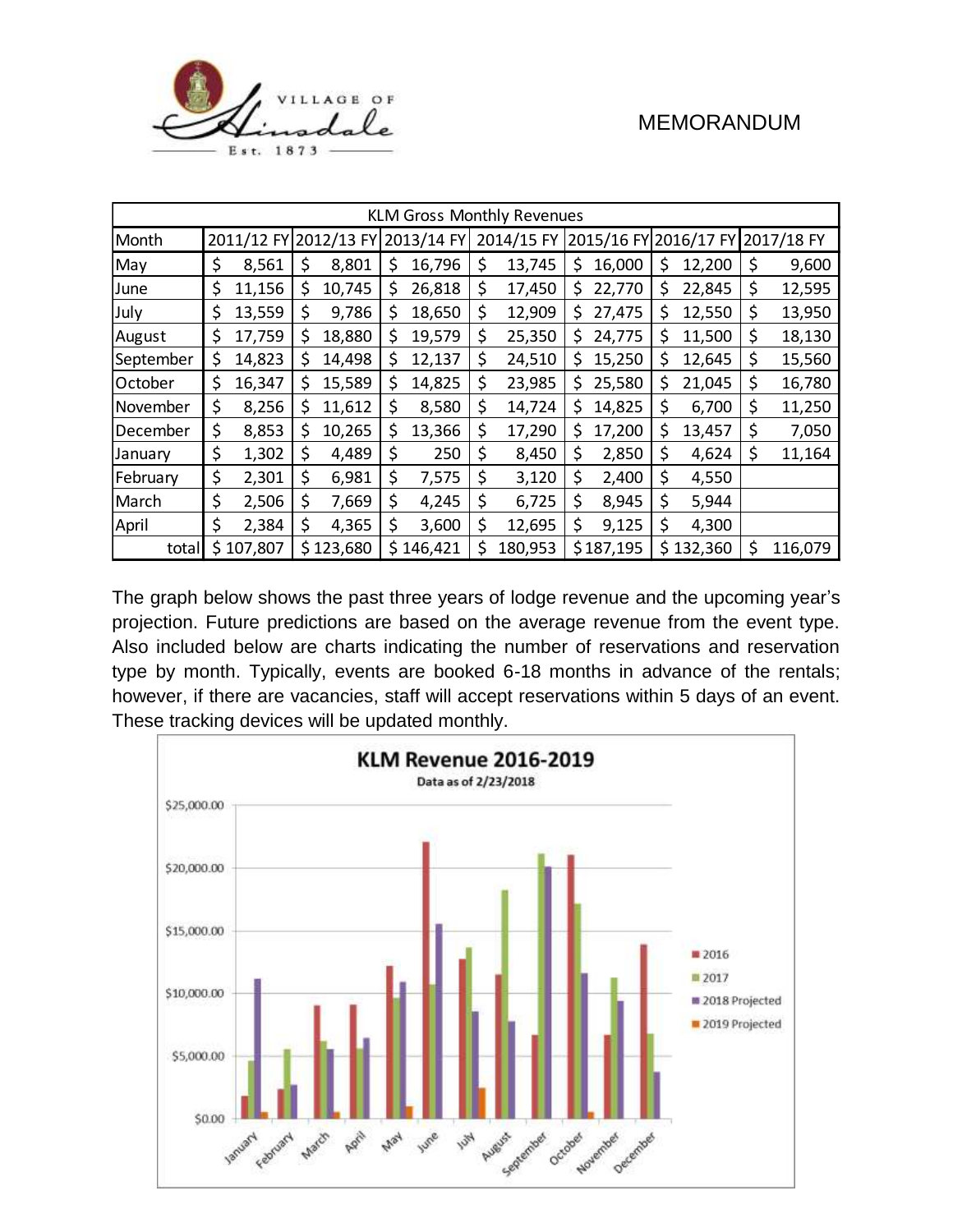



Staff is currently working with the approved marketing plan for the 2017/18 FY, including the addition of Search Engine Optimization (SEO) and progressive marketing through The Knot. Details on this were presented at the August Parks & Recreation Commission meeting and were reevaluated at the December Parks & Recreation (P&R) Meeting. Daily leads are being received from the upgraded Knot.com advertising and lodge staff is tracking the conversion rate from leads to bookings. Staff will be presenting the six month conversion report from theKnot.com and the analytics report from Linchpin (SEO Company) at the March P&R Commission Meeting.

# **Upcoming Brochure & Activities**

#### **Brochure & Programming**

The summer brochure is now finalized and in the printing process. The expected delivery date is March 19<sup>th</sup>, with registration starting on March  $26<sup>th</sup>$ . New programs for the summer include Fluid Running, Frisbee golf classes, youth power yoga, and field hockey. Staff has also expanded dive lessons and the Movie in the Park events, including a float-in movie at the Pool. Finally, there will be two new special events; Taco Tuesday, and Food & Beer pairing night at KLM Lodge.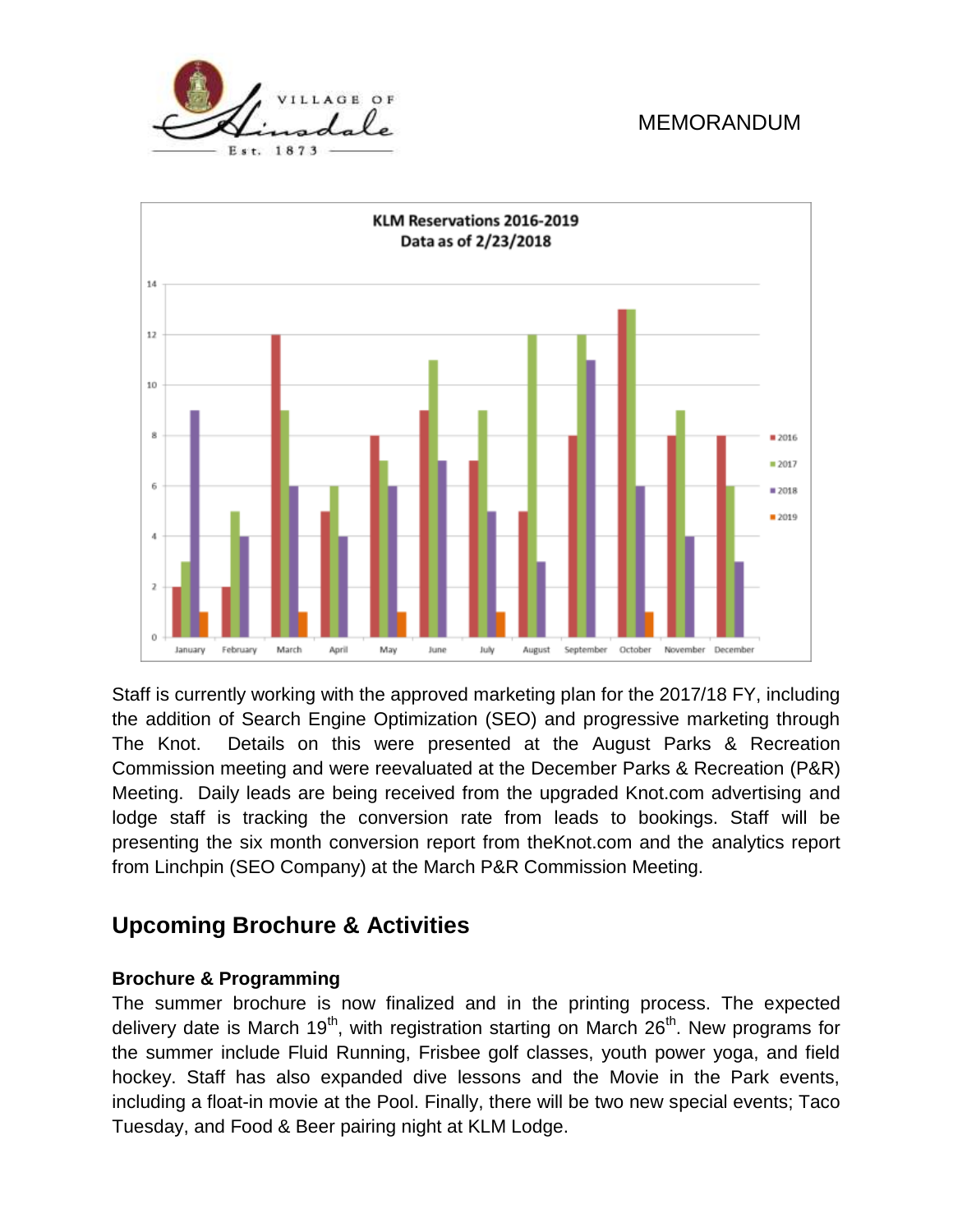

### **Special Events**

Staff is currently in the planning phase for upcoming special events. The next event is the Easter Egg Hunt on March  $31<sup>st</sup>$ , followed by Park Cleanup Day on April 20<sup>th</sup>. The Egg Hunt event is held in collaboration with The Community House in Robbins Park. Park Cleanup Day is sponsored by Trader Joes and will be held at various parks around Hinsdale.

# **Field & Park Updates**

### **Fields/Parks**

Staff has begun booking spring 2018 Field space, with the majority of space being reserved at this time. Public Service staff will begin preparing fields with aeration, seeding, and striping in early March or as the weather permits. Fields will open April 1st, weather permitting.

The Burns Field Ice Rink is now closed for the season. Heavy snow followed by heavy rain had prevented the rink from being open since February  $8<sup>th</sup>$ . With the need to prep the soccer fields at Burns, the rink was permanently closed and is schedule for take down by Mid-March.

# **Platform Tennis**

#### **Memberships**

Preliminary gross revenue for the 2017/18 fiscal year through the eighth month is \$71,953. General expenses, minus capital projects, through January are down 17% (\$6,084) over the prior year; this due to timing related to invoicing. Overall net revenue, minus capital, is \$43,083 which is 35% (\$15,117) higher than the same period of the prior year. A breakdown of membership revenue through February 2018 is included below.

| <b>REVENUES</b>         | Januarv   |                | <b>YTD</b> |          | Change      | 2017-18       | FY 17-18 | 2016-17       |             |  |  |  |
|-------------------------|-----------|----------------|------------|----------|-------------|---------------|----------|---------------|-------------|--|--|--|
|                         | Prior     | <b>Current</b> | Prior      | Current  | Over the    | Annual        | $%$ of   | Annual        | FY 16-17    |  |  |  |
|                         | Year      | Year           | Year       | Year     | Prior year  | <b>Budget</b> | budget   | <b>Budget</b> | % of budget |  |  |  |
| Membership              |           |                |            |          |             |               |          |               |             |  |  |  |
| Passes/Lessons/Fobs     | \$6,256   | \$440          | \$62,920   | \$71.953 | \$9.033     | \$65,000      | 111%     | \$65,000      | 97%         |  |  |  |
|                         |           |                |            |          |             |               |          |               |             |  |  |  |
|                         |           |                |            |          | Change      | 2017-18       | FY 17-18 | 2016-17       |             |  |  |  |
| <b>EXPENSES</b>         | January   |                | <b>YTD</b> |          | Over the    | Annual        | $%$ of   | Annual        | FY 15-16    |  |  |  |
|                         | Prior     | Current        | Prior      | Current  | Prior year  | <b>Budget</b> | budget   | <b>Budget</b> | % of budget |  |  |  |
|                         | Year      | Year           | Year       | Year     |             |               |          |               |             |  |  |  |
| <b>General Expenses</b> | \$7,283   | \$4.115        | \$34.954   | \$28,870 | (S6.084)    | \$40.080      | 72%      | \$40.080      | 87%         |  |  |  |
| <b>Capital Expenses</b> | \$0       | \$0            | \$95.285   | \$0      | (\$95,285)  | \$0           | #DIV/0!  | \$123,500     | 77%         |  |  |  |
| <b>Total Expenses</b>   | \$7,283   | \$4,115        | \$130.239  | \$28,870 | (\$101,369) | \$40.080      |          | 72% \$163.580 | 80%         |  |  |  |
| <b>Net</b>              | (\$1,027) | (\$3,675)      | (\$67,319) | \$43.083 | \$110.402   |               |          |               |             |  |  |  |